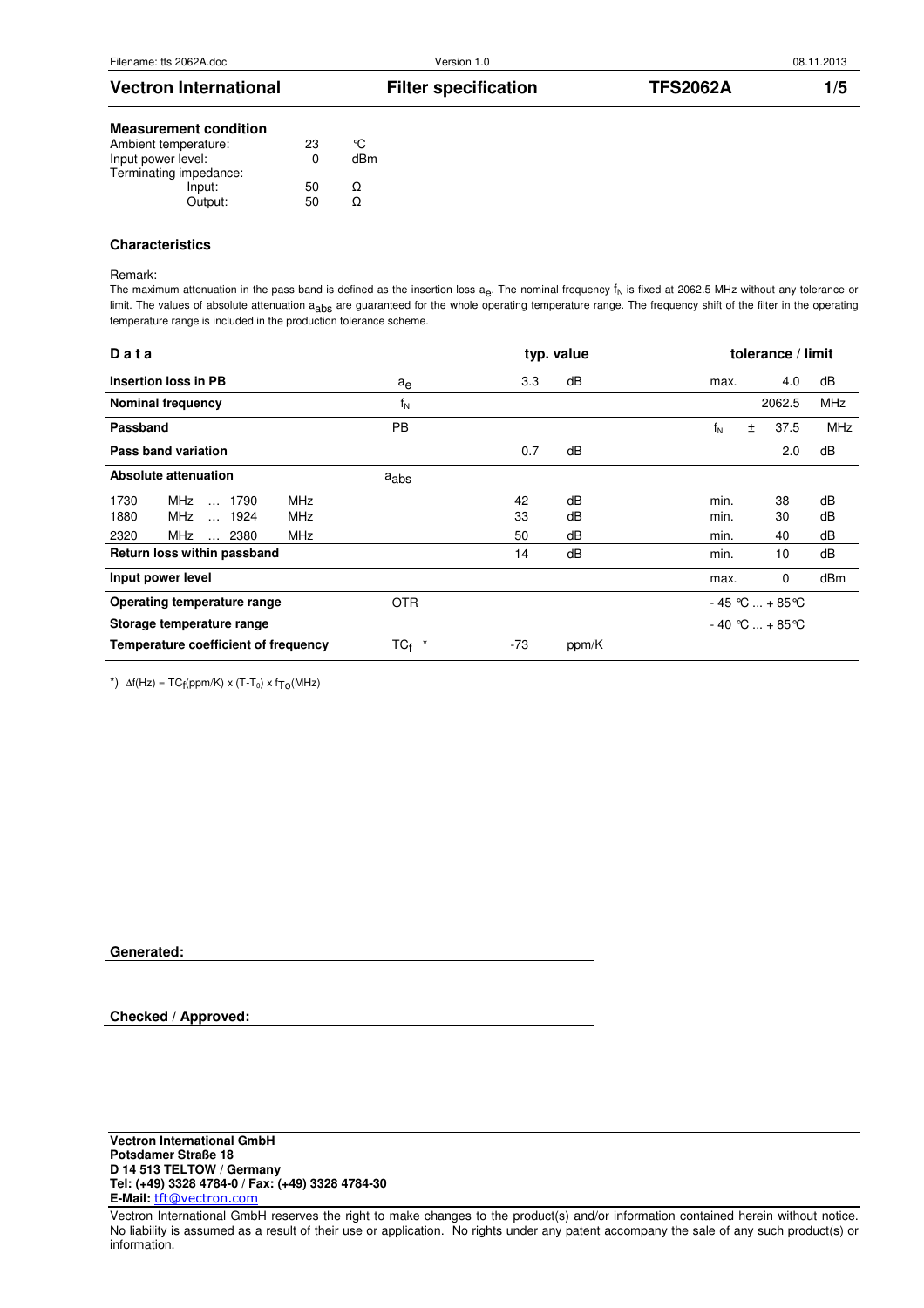#### **Filter characteristic**





# **Construction and pin connection**





| 2 | Input  |
|---|--------|
| 3 | Ground |
| 4 | Ground |
| 5 | Output |
| 6 | Ground |
|   |        |
|   |        |
|   |        |

1 Ground

| Date code: | Year + week |
|------------|-------------|
| D          | 2013        |
| Е          | 2014        |
| F          | 2015        |
|            |             |

#### **50** Ω **Test circuit**



Vectron International GmbH reserves the right to make changes to the product(s) and/or information contained herein without notice. No liability is assumed as a result of their use or application. No rights under any patent accompany the sale of any such product(s) or information.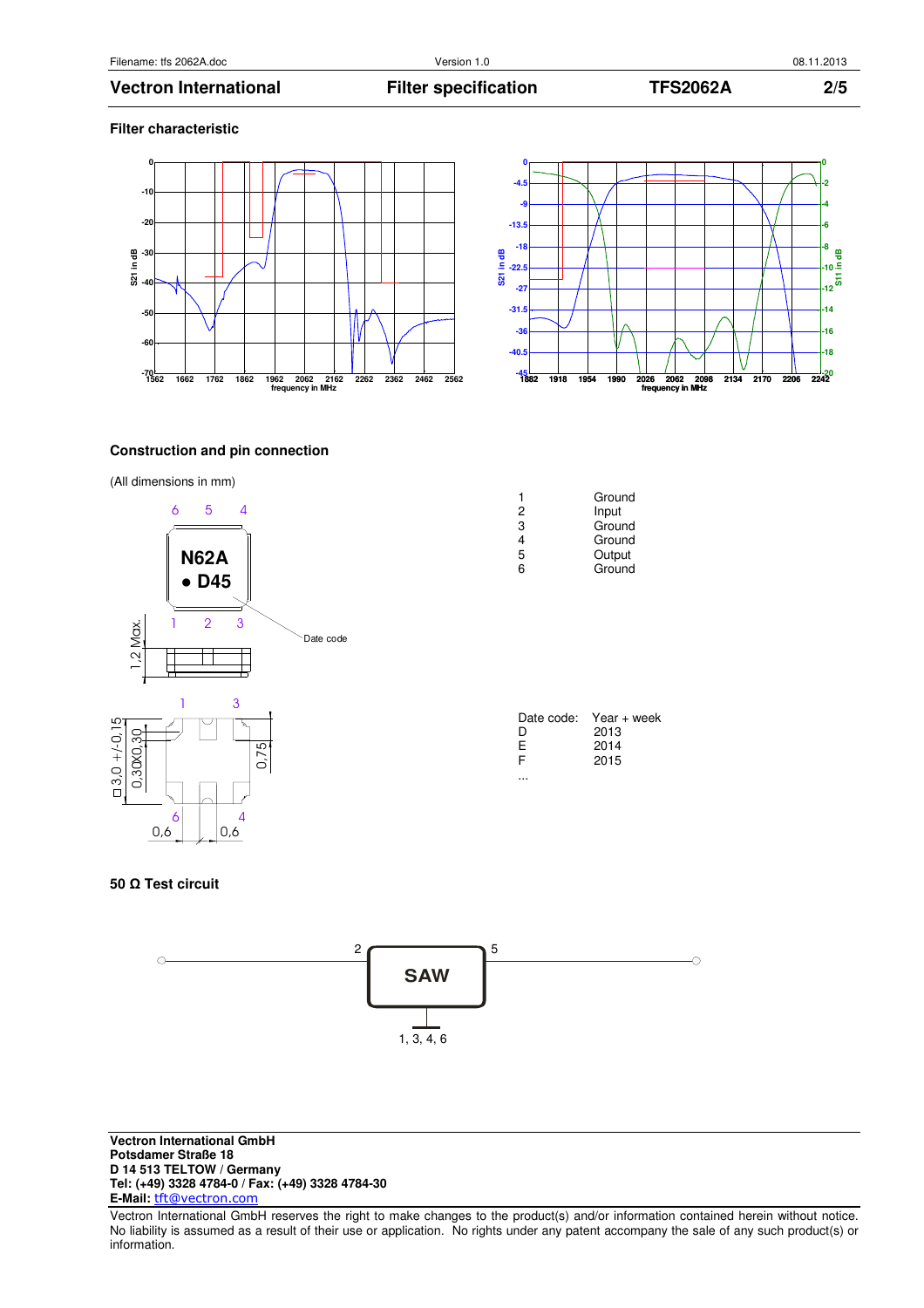### **Stability characteristics, reliability**

After the following tests the filter shall meet the whole specification:

| 1. Shock:             | 500g, 1 ms, half sine wave, 3 shocks each plane;<br>DIN IEC 68 T2 - 27                                              |
|-----------------------|---------------------------------------------------------------------------------------------------------------------|
| 2. Vibration:         | 10 Hz to 500 Hz, 0,35 mm or 5 g respectively, 1 octave per min, 10 cycles per plane, 3 planes;<br>DIN IEC 68 T2 - 6 |
| 3. Change of          | -55 °C to 125 °C / 15 min. each / 100 cycles                                                                        |
| temperature:          | DIN IEC 68 part $2 - 14$ Test N                                                                                     |
| 4. Resistance to      | reflow possible: three times max.;                                                                                  |
| solder heat (reflow): | for temperature conditions refer to the attached "Air reflow temperature conditions" on page 4;                     |

This filter is RoHS compliant (2011/65/EU)

### **Packing**

Tape & Reel: IEC 286 – 3, with exception of value for N and minimum bending radius; tape type II, embossed carrier tape with top cover tape on the upper side;

| max. pieces of filters per reel:                    | 3000        |
|-----------------------------------------------------|-------------|
| reel of empty components at start:                  | min. 300 mm |
| reel of empty components at start including leader: | min. 500 mm |
| trailer:                                            | min. 300 mm |

| Tape (all dimensions in mm) |   |                  |                   |    |  |
|-----------------------------|---|------------------|-------------------|----|--|
| W                           |   |                  | $8,00 \pm 0.3$    |    |  |
| Po                          |   |                  | $4,00 \pm 0.1$    |    |  |
| Do                          |   |                  | $: 1,50 +0,1/-0$  |    |  |
| E.                          |   | $: 1.75 \pm 0.1$ |                   |    |  |
| F                           |   |                  | $: 3.50 \pm 0.05$ |    |  |
| G(min)                      | ÷ | 0,75             |                   |    |  |
| P <sub>2</sub>              |   |                  | $2,00 \pm 0.05$   |    |  |
| P <sub>1</sub>              | t |                  | $4.00 \pm 0.1$    |    |  |
| D1(min)                     | t | 1.50             |                   |    |  |
| Ao                          |   | $: 3.25 \pm 0.1$ |                   | Ko |  |
| Bo                          |   | $: 3.25 \pm 0.1$ |                   |    |  |
| Ct                          |   |                  | $5.3 \pm 0.1$     |    |  |
|                             |   |                  |                   |    |  |

**Reel (all dimensions in mm)** 

 $\begin{array}{ccc} \cdot & \cdot & \cdot & \cdot \\ \cdot & 60 & & \cdot \\ \cdot & 13,0 & \pm 0,2 \end{array}$ 

A : 180  $W1$  : 8,4 +1,5/-0 W2(max) : 14,4

 $N(\text{min})$ <br>C



Pull Off Direction



The minimum bending radius is 45 mm.

Vectron International GmbH reserves the right to make changes to the product(s) and/or information contained herein without notice. No liability is assumed as a result of their use or application. No rights under any patent accompany the sale of any such product(s) or information.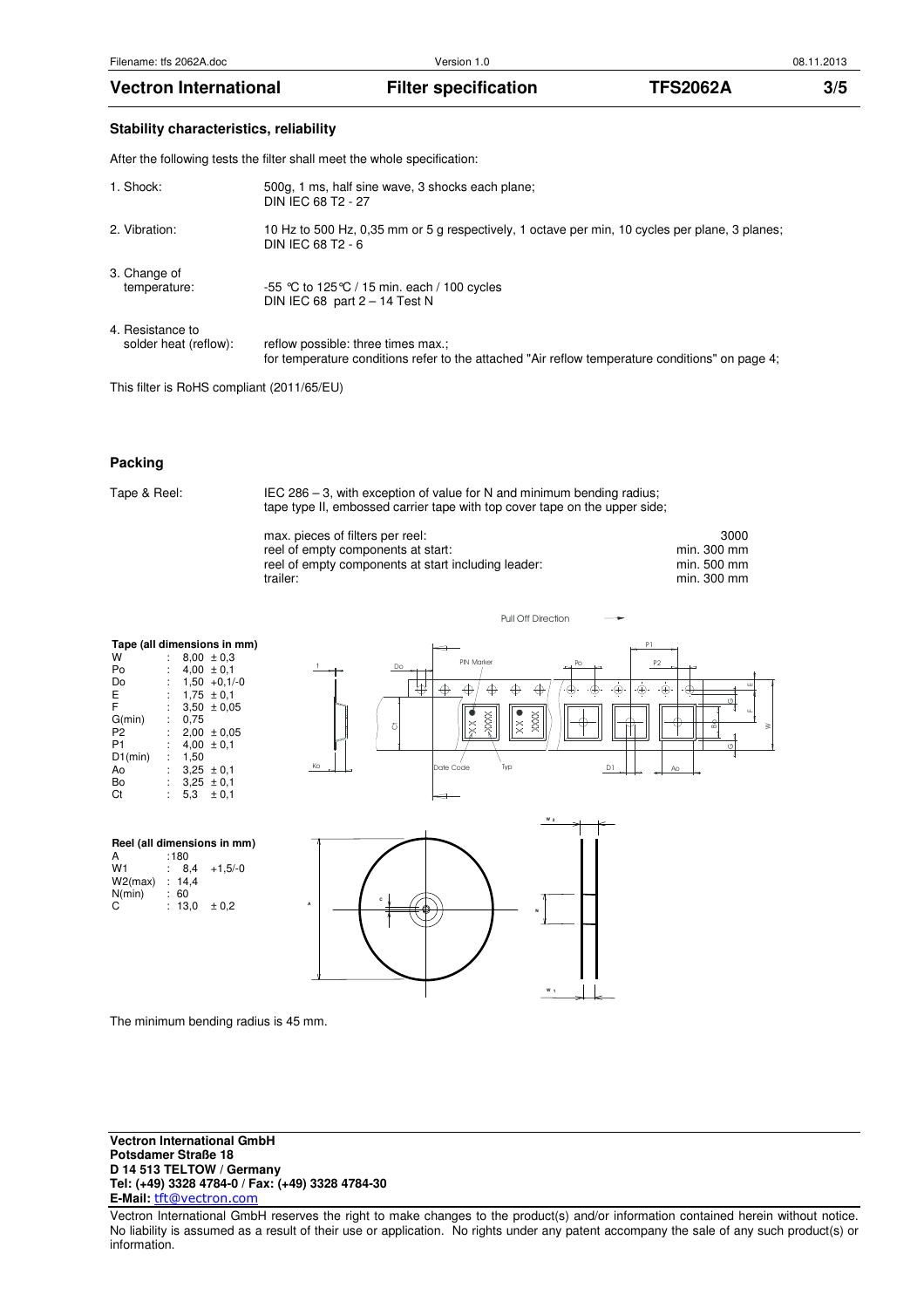## Vectron International **Filter specification** TFS2062A 4/5

# **Air reflow temperature conditions**

| <b>Conditions</b>                                    | <b>Exposure</b>             |
|------------------------------------------------------|-----------------------------|
| Average ramp-up rate $(30^{\circ}C)$ to 217 °C)      | less than 3 °C/second       |
| $>100^{\circ}$ C                                     | between 300 and 600 seconds |
| $>150^{\circ}$ ℃                                     | between 240 and 500 seconds |
| $>217^{\circ}$ C                                     | between 30 and 150 seconds  |
| Peak temperature                                     | max. $260^{\circ}$ C        |
| Time within $5^{\circ}$ C of actual peak temperature | between 10 and 30 seconds   |
| Cool-down rate (Peak to 50 °C)                       | less than 6 ° C/second      |
| Time from 30℃ to Peak temperature                    | no greater than 300 seconds |



Vectron International GmbH reserves the right to make changes to the product(s) and/or information contained herein without notice. No liability is assumed as a result of their use or application. No rights under any patent accompany the sale of any such product(s) or information.